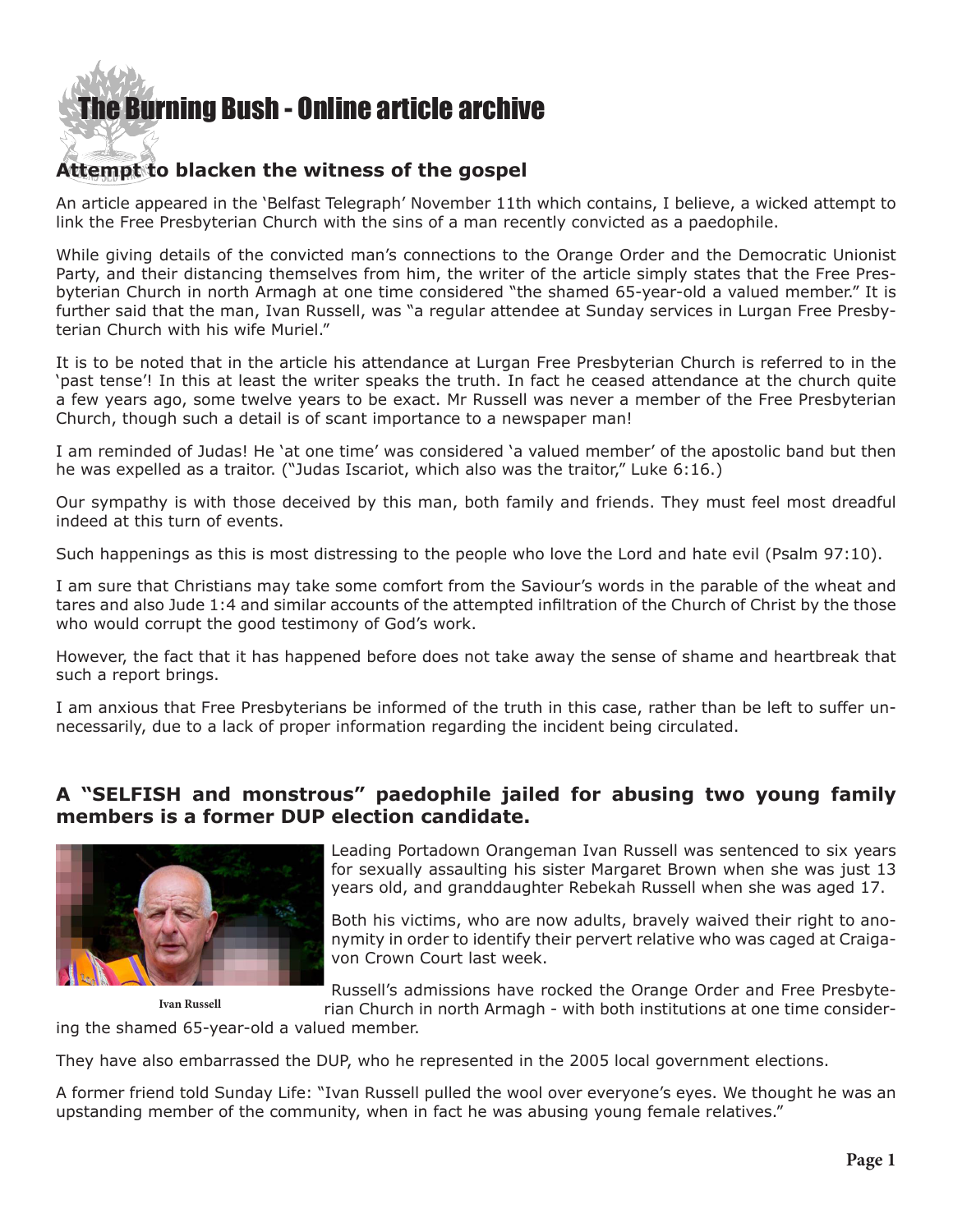## [The Bur](http://www.ivanfoster.net)ning Bush - Online article archive  $\mathcal{S}$  and  $\mathcal{S}$

Our source said it was well known that Russell had a dark side - pointing to a 2002 Drumcree rioting conviction - and that he had been supportive of paedophile Orangeman Mark Harbinson after he was jailed in 2011 for abusing a schoolgirl.

"People thought it strange that Ivan spoke up for Harbinson (below) after he was found guilty, but no one suspected this was because he was also a child abuser," added his ex-pal.

"It was thought that this was because he was convicted of rioting with Harbinson at Drumcree, and nothing else."

Russell was so well thought of in unionist circles in Portadown that he was selected by the DUP to run for Craigavon Borough Council in the 2005 local government elections. He polled 302 first preference votes which was not enough to win a seat in the Loughside ward.

What Russell's loyal supporters had no clue about is that he was, in fact, a long-standing paedophile who started abusing his younger sister Margaret in the mid-1970s.

He was aged 21 when he first crept into the terrified 13-year-old's room and molested her.

The abuse, which started shortly after the birth of Russell's first child, took place between 1974 and 1976 until after his second child was born and he became a Christian.

Margaret was targeted by her older brother while she babysat the youngsters in his home.

Now living in Canada, she only made a statement to police in 2016 when she learned that he had also abused his granddaughter Rebekah, who is her grand-niece.

A drunken Russell sexually assaulted the 17-year-old during a family holiday in Crete, pinning her to the hotel bar next to a pool table.

Frightened Rebekah later told a teacher at Portadown College, with her grandfather confessing to the attack during a counselling session.

Disgraced Russell no longer has any connection to the DUP and in the aftermath of his child abuse convictions, faces being kicked out of his beloved Orange Order.

He comes from a family steeped in loyalist tradition with images of his father Alex Russell and grandfather Ballantine Russell adorning two Lambeg drums carried by Tamnificarbet LOL 17, which is based in Portadown. The self-confessed paedophile was also a regular attendee at Sunday services in Lurgan Free Presbyterian Church with his wife Muriel, who is standing by him and was in court to see him jailed and placed on the sex offenders register for life.

She and a group of supporters sat on one side of the public gallery away from Russell's brave granddaughter Rebekah and her immediate family.

In a joint statement issued after he was jailed, victims Rebekah and Margaret Brown branded their relative "cruel".

They said: "After consulting with friends and family, we have made the uneasy decision to waive our anonymity so that the perpetrator can be publicly identified, the truth be heard and those most cruel to us can finally be silenced.

"The selfish and monstrous actions of one man, who was a brother and a grandfather, have left deep and lasting scars on both of us but we now at least have a measure of justice."

In a victim impact statement, Margaret added: "I feel Ivan took my innocence at 13. I will never understand why he did it."